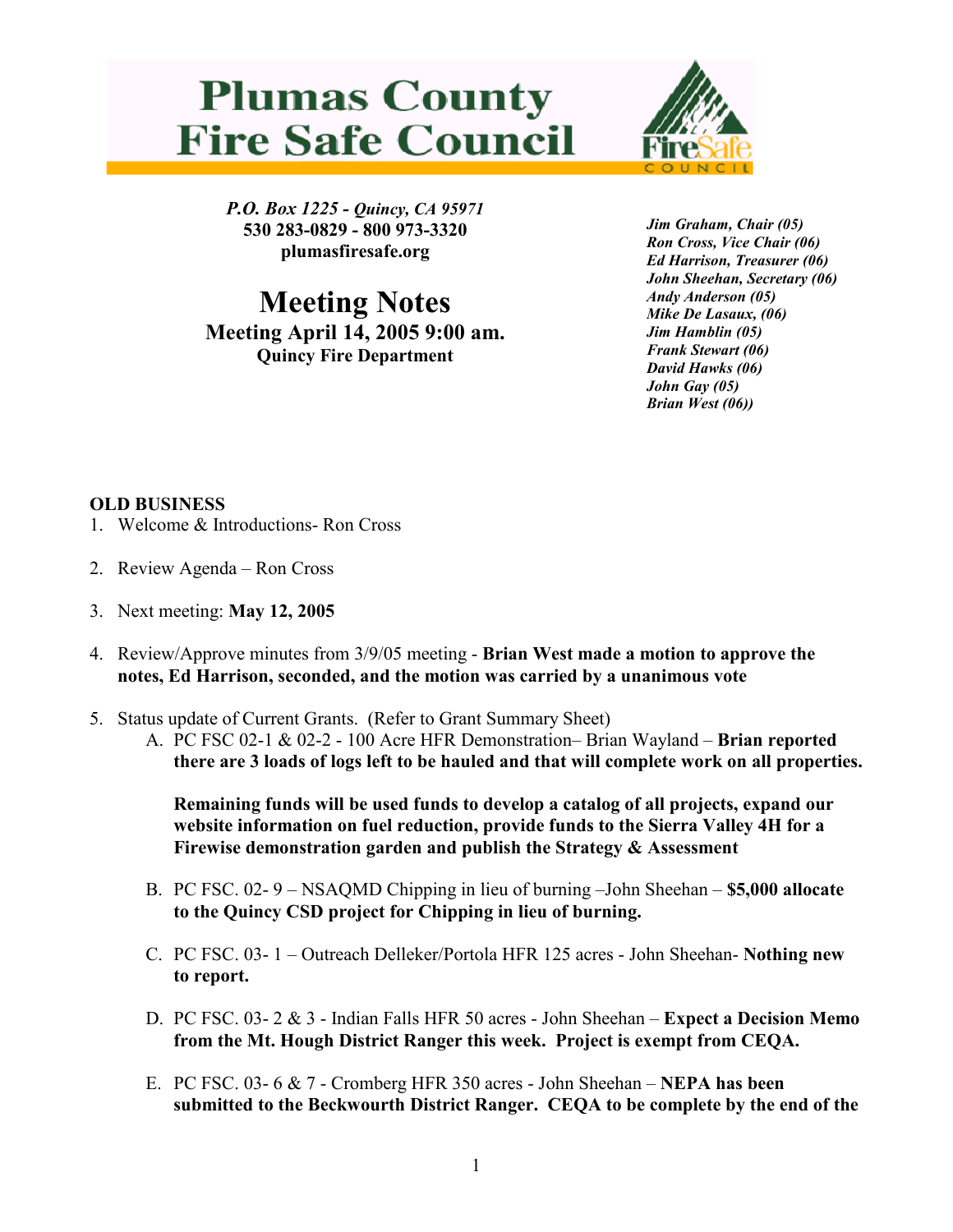month. Brian will be working with landowners on contracts. The harvesting permit for this project will be filed under the Hazardous Fuel Emergency Exemption.

- F. PC FSC 03–8 & 14 Project Development, and Coordination John Sheehan Nothing new to report.
- G. PC FSC 03–9 & 04-9 Graeagle Fuelbreak THP 200 acres John Sheehan Nothing new to report.
- H. PC FSC 03-10 & 11 Quincy CSD HFR 13 acres John Sheehan Expect work to begin by the end of the month. Project is now for 13 acres.
- I. PCFSC  $03 12 \& 13$  Elderly/Disabled Defensible Space John Sheehan Dick Kielhorn, project coordinator will be going to solicit contractors. Expect the notice to be posted on our website. There are presently 9 potential clients.
- J. PCFSC 03-16 100 acres Hazardous Fuel Reduction –Delleker North John Sheehan 100 acres is the new target. The last 30 acres should be felled and hauled in the next couple of weeks.
- K. PCFSC 03-17 FSC Coordination CY04 John Sheehan- 3 HFR RAC project grant proposals have been recommended to submit a full proposal for final consideration by 5/13/05 Meeting agenda, notes and press releases continue to be prepared and distributed. A preparation for a PowerPoint presentation of the PC FSC Community Fire Plan to the BoS is being accomplished. CA FSC has extended this contract until 6/30/05.
- L. PCFSC 04-1, 2,  $\&$  8 C Road HFR John Sheehan Brian will begin working on this project after Long Valley. Community & PC FSC members met with the Rural Electric Cooperative (REC) to discuss hazardous tree removal. An effort will be made to try and schedule both the REC & PC FSC projects together.
- M. PCFSC 04-3 & 10 Gold Mountain HFR John Sheehan Nothing new to report.
- N. PCFSC 04-4 & 12 Canyon Dam HFR Planning– John Sheehan The project is currently planned for 900 acres. Scoping has been accomplished and all comments were supportive. PNF specialist will be conducting surveys for NEPA this spring. This project may also go out as a stewardship proposal.
- O. PCFSC 04-6 County Stewardship Proposal John Sheehan Nothing new to report.
- P. PCFSC 04-7 & 11 Red Clover (Genesee) HFR– John Sheehan Nothing new to report.
- 6. Grants Pending John Sheehan The following projects are being developed or pending: A. PC FSC Council Coordination – Title III – Plumas County Board of Supervisors have not acted yet on Title III requests. RAC returned letters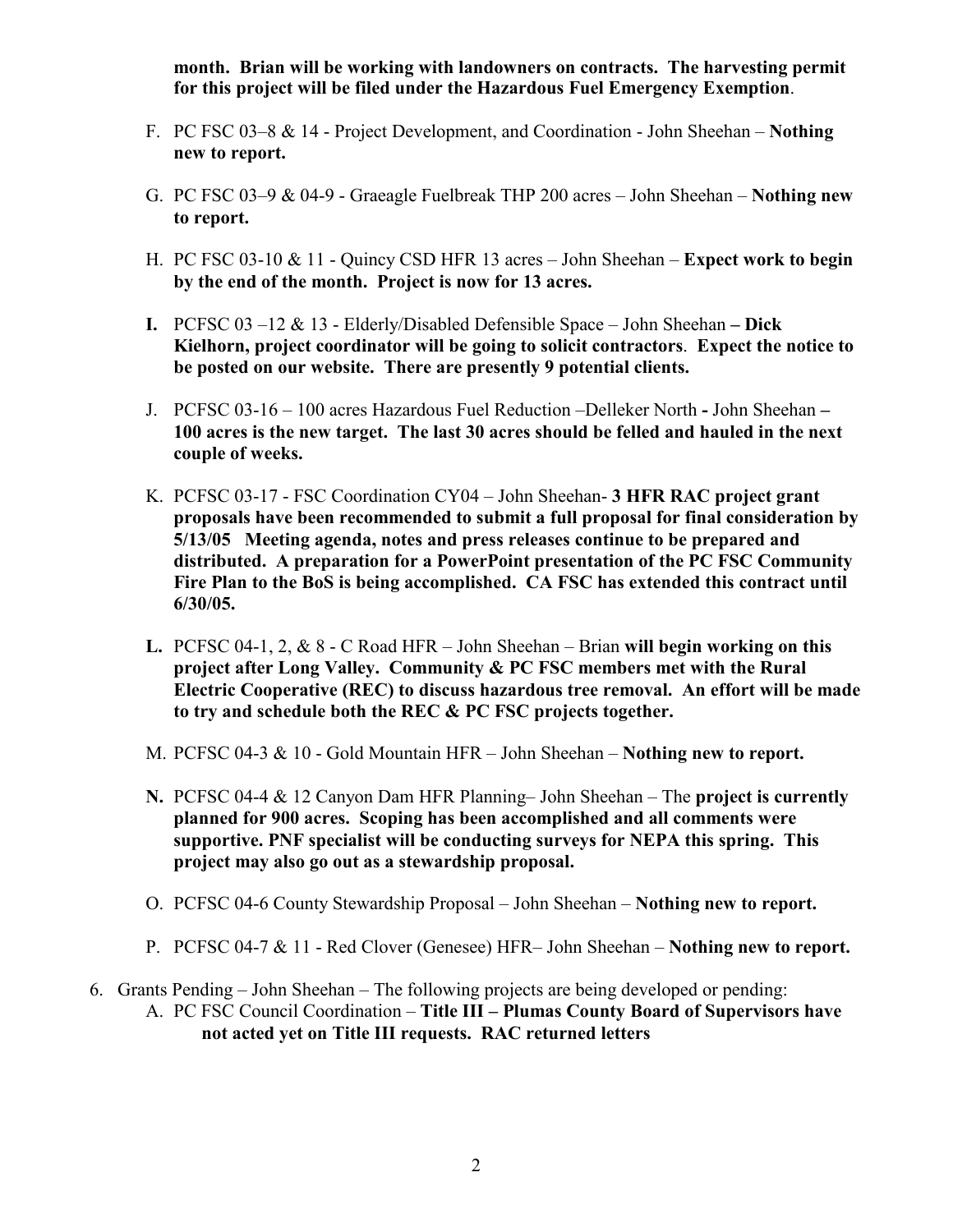- B. Greenhorn HFR Title III & Title II Title III Plumas County Board of Supervisors have not acted yet on Title III requests. RAC met on 3/25/05 and after review of this project, they stated that it was supported by all 2 of the 3 groups. We have the option of submitting an application or not. We plan on submitting an application
- C. White Hawk HFR Title III, National Forest Foundation, CA FSC  $\&$  Title II Title III Plumas County Board of Supervisors have not acted yet on Title III requests. RAC met on 3/25/05 and after review of this project, they determined it to meet the intent of the law, and it was supported by all 3 groups. They invited us to submit an application.
	- $\circ$  Action Item: who is the designated official recipient to sign the CDF contract for the FSC and sign for receipt of the Prop 40 funds? This project was also selected for Prop 40 funding. One of the requirements of the CDF contract is that our notes reflect who is the designated official recipient to sign the CDF contract for the FSC and sign for receipt of the Prop 40 funds. John Sheehan made a motion that our Chair, Jim Graham, be the designated official to sign the contract and for the funds. Jim Hamblin, seconded, and the motion was carried by a unanimous vote
- D. Grizzly Creek HFR Title III, Title II & CA FSC Title III Plumas County Board of Supervisors have not acted yet on Title III requests. RAC met on 3/25/05 and after review of this project, they determined it to meet the intent of the law, and it was supported by all 3 groups. They invited us to submit an application.
	- o Action Item: who is the designated official recipient to sign the CDF contract for the FSC and sign for receipt of the Prop 40 funds? This project was also selected for Prop 40 funding. One of the requirements of the CDF contract is that our notes reflect who is the designated official recipient to sign the CDF contract for the FSC and sign for receipt of the Prop 40 funds. John Sheehan made a motion that our Chair, Jim Graham, be the designated official to sign the contract and for the funds. Jim Hamblin, seconded, and the motion was carried by a unanimous vote
- E. Mohawk Vista HFR Title III Title III Plumas County Board of Supervisors have not acted yet on Title III requests.
- 7. HFQLG –HFR project overview/relation to communities Opportunities Project mapping integration involving US FS, CDF and Fire Safe Council - PNF's fuel reduction out year program of work - John Gay – Nothing New To Report
- 8. Update on the Plumas County Community Wildland Fire Plan. Jerry Hurley The Plan will be presented to the Plumas County Board of Supervisors for their adoption as a County Plan on 4/19/05.
- 9. Meadow Valley Lawsuit Mike De Lasaux Mike and others will be attending the hearing on Monday 4/18.
- 10. Committees report on recommendations for fuel reduction treatment areas of public lands around communities, beyond HFQLG. – Frank Stewart - Nothing New To Report